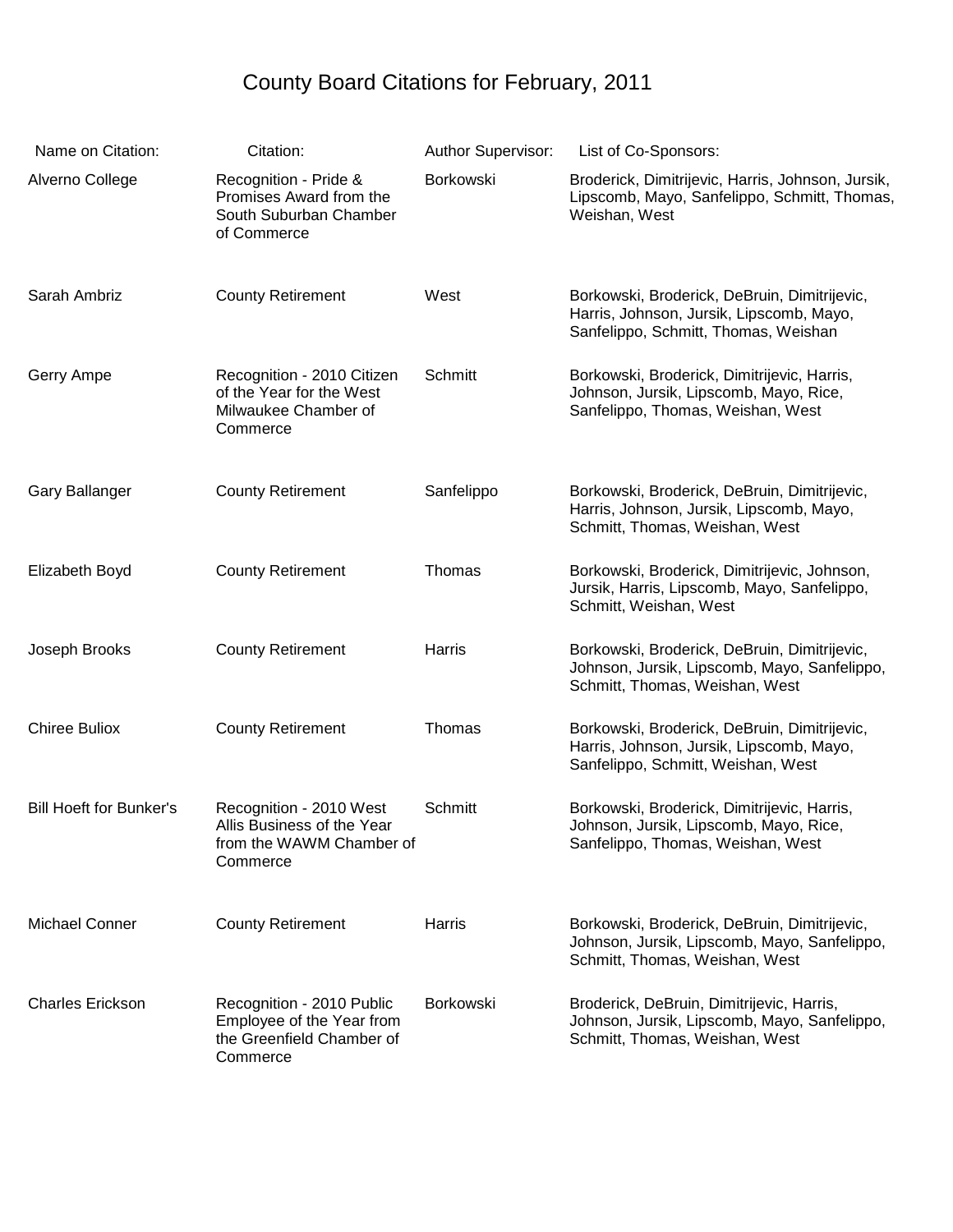## County Board Citations for February, 2011

| Name on Citation:        | Citation:                                                                                                | <b>Author Supervisor:</b> | List of Co-Sponsors:                                                                                                                   |
|--------------------------|----------------------------------------------------------------------------------------------------------|---------------------------|----------------------------------------------------------------------------------------------------------------------------------------|
| Molly Fehrenbach         | Recognition - 2010 Teacher<br>of the Year from the<br>Greenfield Chamber of<br>Commerce                  | Borkowski                 | Broderick, DeBruin, Dimitrijevic, Harris,<br>Johnson, , Jursik, Lipscomb, Mayo, Sanfelippo,<br>Schmitt, Thomas, Weishan, West          |
| <b>Gregory Gracz</b>     | <b>County Retirement</b>                                                                                 | Borkowski                 | Broderick, DeBruin, Dimitrijevic, Harris,<br>Johnson, Jursik, Lipscomb, Mayo, Sanfelippo,<br>Schmitt, Thomas, Weishan, West            |
| Jacqueline Hemmer        | Recognition - Citizen of the<br>Year Award from St. Francis<br>Assn. of Commerce                         | Jursik                    | Borkowski, Broderick, Dimitrijevic, Harris,<br>Johnson, Lipscomb, Mayo, Sanfelippo, Schmitt,<br>Thomas, Weishan, West                  |
| <b>Richard Herbers</b>   | <b>County Retirement</b>                                                                                 | Rice                      | Borkowski, Broderick, DeBruin, Dimitrijevic,<br>Harris, Johnson, Jursik, Lipscomb, Mayo,<br>Sanfelippo, Schmitt, Thomas, Weishan, West |
| <b>Kate Hulett</b>       | Recognition - Educator of<br>the year by the Greendale<br><b>Chamber of Commerce</b>                     | Sanfelippo                | Borkowski, Broderick, DeBruin, Dimitrijevic,<br>Harris, Johnson, Jursik, Lipscomb, Mayo,<br>Schmitt, Thomas, Weishan, West             |
| Layton State Bank        | <b>Recognition- Business</b><br>Member of the Year for<br>Greendale Chamber of<br>Commerce               | Sanfelippo                | Borkowski, Broderick, Dimitrijevic, Harris,<br>Johnson, Jursik, Lipscomb, Mayo, Rice, Schmitt,<br>Thomas, Weishan, West                |
| Jeanette Lucero          | Recognition-2010<br>Volunteer of the Year from<br>the Greenfield Chamber of<br>Commerce                  | Borkowski                 | Broderick, DeBruin, Dimitrijevic, Harris,<br>Johnson, Jursik, Lipscomb, Mayo, Sanfelippo,<br>Schmitt, Thomas, Weishan, West            |
| <b>Masterson Company</b> | Recognition - 2010 West<br>Milwaukee Business of the<br>Year from the WAWM<br><b>Chamber of Commerce</b> | Schmitt                   | Borkowski, Broderick, DeBruin, Dimitrijevic,<br>Harris Johnson, Jursik, Lipscomb, Mayo,<br>Sanfelippo, Schmitt, Thomas, Weishan, West  |
| <b>Bobby McFaul</b>      | Recognition - Spirit of<br>Greendale for the<br>Greendale Chamber of<br>Commerce                         | Sanfelippo                | Borkowski, Broderick, Dimitrijevic, Harris,<br>Johnson, Jursik, Lipscomb, Mayo, Schmitt,<br>Thomas, Weishan, West                      |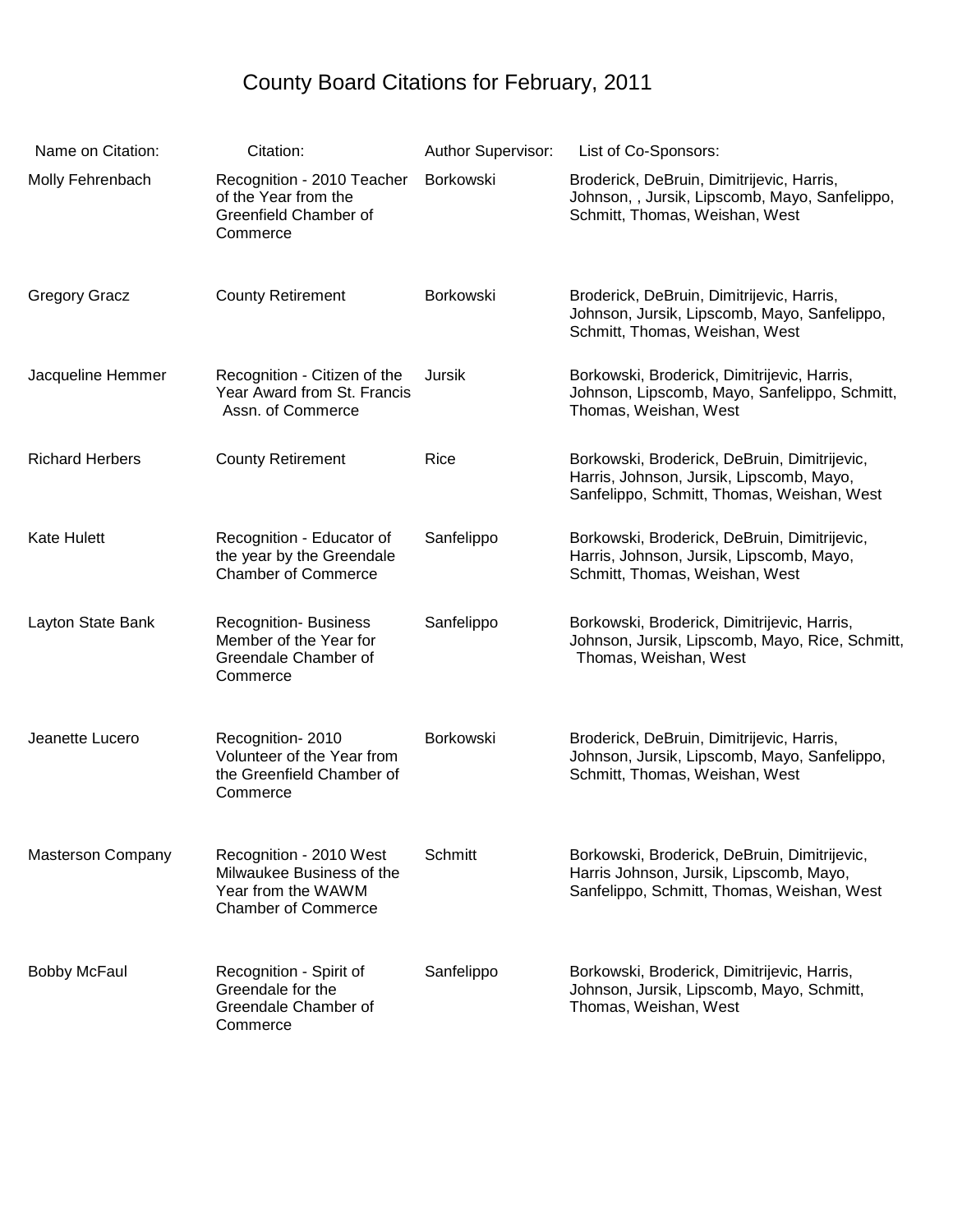## County Board Citations for February, 2011

| Name on Citation:                                | Citation:                                                                               | <b>Author Supervisor:</b> | List of Co-Sponsors:                                                                                                                   |
|--------------------------------------------------|-----------------------------------------------------------------------------------------|---------------------------|----------------------------------------------------------------------------------------------------------------------------------------|
| Milwaukee Emergency<br><b>Center for Animals</b> | Recognition - Greenfield<br><b>Chamber of Commerce</b>                                  | Sanfelippo                | Borkowski, Broderick, Dimitrijevic, Harris,<br>Johnson, Jursik, Lipscomb, Mayo, Schmitt,<br>Thomas, Weishan, West                      |
| <b>Thomas Nardelli</b>                           | <b>County Retirement</b>                                                                | Thomas                    | Borkowski, Broderick, DeBruin, Dimitrijevic,<br>Harris, Johnson, Jursik, Lipscomb, Mayo,<br>Sanfelippo, Schmitt, Weishan, West         |
| Allen Pankow                                     | <b>County Retirement</b>                                                                | Rice                      | Borkowski, Broderick, DeBruin, Dimitrijevic,<br>Harris, Johnson, Jursik, Lipscomb, Mayo,<br>Sanfelippo, Schmitt, Thomas, Weishan, West |
| <b>Nick Pook</b>                                 | Recognition - 2010 Student<br>of the Year from the<br>Greenfield Chamber of<br>Commerce | <b>Borkowski</b>          | Broderick, DeBruin, Dimitrijevic, Harris,<br>Johnson, Jursik, Lipscomb, Mayo, Sanfelippo,<br>Schmitt, Thomas, Weishan, West            |
| David Rajchel                                    | <b>County Retirement</b>                                                                | Sanfelippo                | Borkowski, Broderick, DeBruin, Dimitrijevic,<br>Harris, Johnson, Jursik, Lipscomb, Mayo,<br>Schmitt, Thomas, Weishan, West             |
| Erma Reed                                        | <b>County Retirement</b>                                                                | Harris                    | Borkowski, Broderick, DeBruin, Dimitrijevic,<br>Johnson, Jursik, Lipscomb, Mayo, Sanfelippo,<br>Schmitt, Thomas, Weishan, West         |
| Patricia Ribbich                                 | <b>County Retirement</b>                                                                | West                      | Borkowski, Broderick, DeBruin, Dimitrijevic,<br>Harris, Johnson, Jursik, Lipscomb, Mayo,<br>Sanfelippo, Schmitt, Thomas, Weishan       |
| Brittany Robakowski                              | Recognition - 2010 Student<br>of the year from the<br>Greenfield Chamber of<br>Commerce | Borkowski                 | Broderick, DeBruin, Dimitrijevic, Harris,<br>Johnson, , Jursik, Lipscomb, Mayo, Sanfelippo,<br>Schmitt, Thomas, Weishan, West          |
| Robertson's Ace<br>Hardware                      | Milestone - 90th Anniversary Schmitt                                                    |                           | Borkowski, Broderick, Dimitrijevic, Johnson,<br>Jursik, Harris, Lipscomb, Mayo, Sanfelippo,<br>Thomas, Weishan, West                   |
| Pastor Herbert Robinson                          | Acknowledgement - New<br><b>Location of Good Samaritan</b><br>Church of God             | Harris                    | Borkowski, Broderick, Dimitrijevic, Johnson,<br>Jursik, Lipscomb, Mayo, Sanfelippo, Schmitt,<br>Thomas, Weishan, West                  |